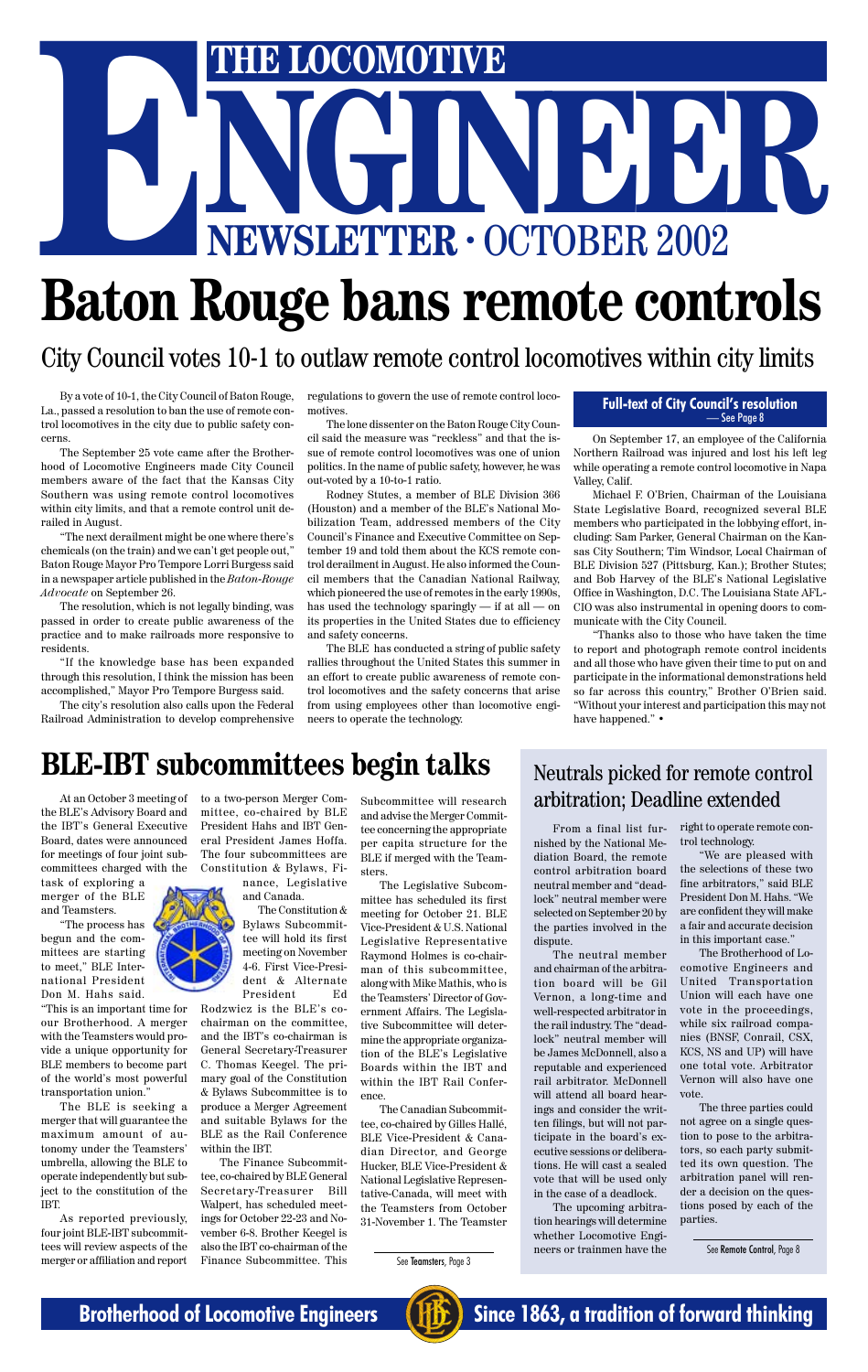# **BLE NEWS**



From left: Martin Andrade, brakeman; Raul Nunez, engineer; and Juan Garaza, conductor.





"Beto" Lucio, Conductor From left: Juan Espinoza, conductor; and Sergio Gonzalez Jr., conductor.



From left: Alfonso Contreras, engineer; and Eloy Perez, conductor.



From left: Juan Garza Jr., conductor; Martin Andrade, brakeman; and Raul Nunez, engineer.



George Leyendecker, engineer.

# **BLE welcomes new Tex-Mex members**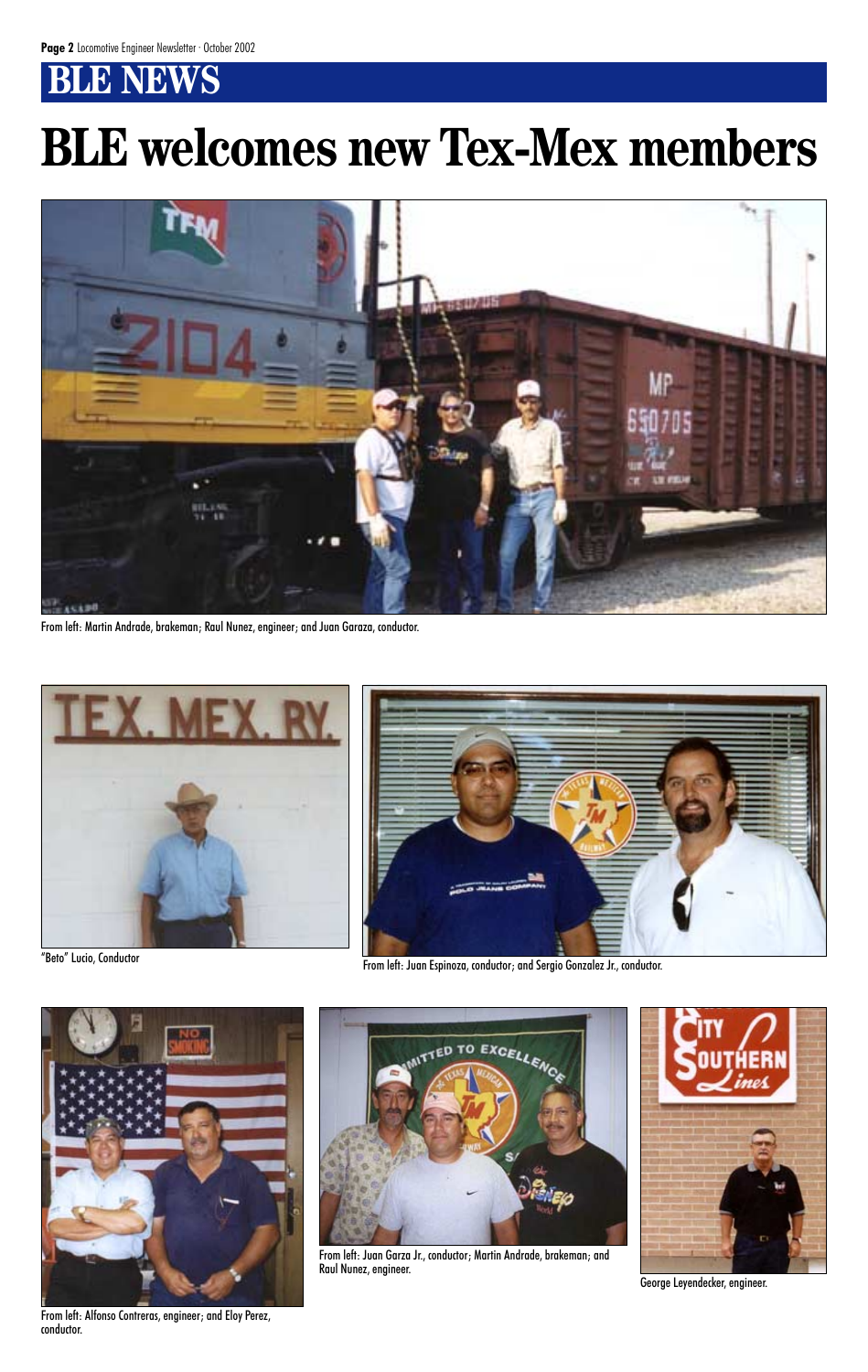



From left: Ricky Martinez, conductor; and Mike Montalvo, conductor.



From left: Conrado Wise, conductor; and Jose "Che" Garza, engineer.



From left: Eddie Perez, engineer; John Harris, conductor; and Rolando Garcia, brakeman.



From left: George Dabdoub Jr., engineer; Ricky Martinez, conductor; and Jose Luis Morales, brakeman.





From left: Terry Gill, engineer; Abel Garza, brakeman; and Terry Cooper, conductor.

From left: Jose Luis Morales, conductor; Danny Compton, conductor; Javier Martinez, engineer; and George Leyendecker, engineer.

# **BLE welcomes new Tex-Mex members**

co-chairmen are Robert Bouvier, President of Teamsters Canada, and Francois LaPorte, Recording Secretary, Teamsters Local 1998. This Subcommittee will advise the Merger Committee concerning the appropriate structure for Canadian members.

According to the Procedural Agreement, approved on August 1 by the BLE Executive Committee and the IBT General Executive Board, the work of these Subcommittees will be completed in approximately six months. Once the Merger Agreement is agreed upon by the two parties, it will go to each organization for approval according to its Constitution.

The BLE's Constitution & Bylaws requires any proposed merger or affiliation to be approved by a majority of BLE members in a secret ballot. Section 1(e) of the BLE Constitution governs this merger process.

### Teamsters Continued from Page 1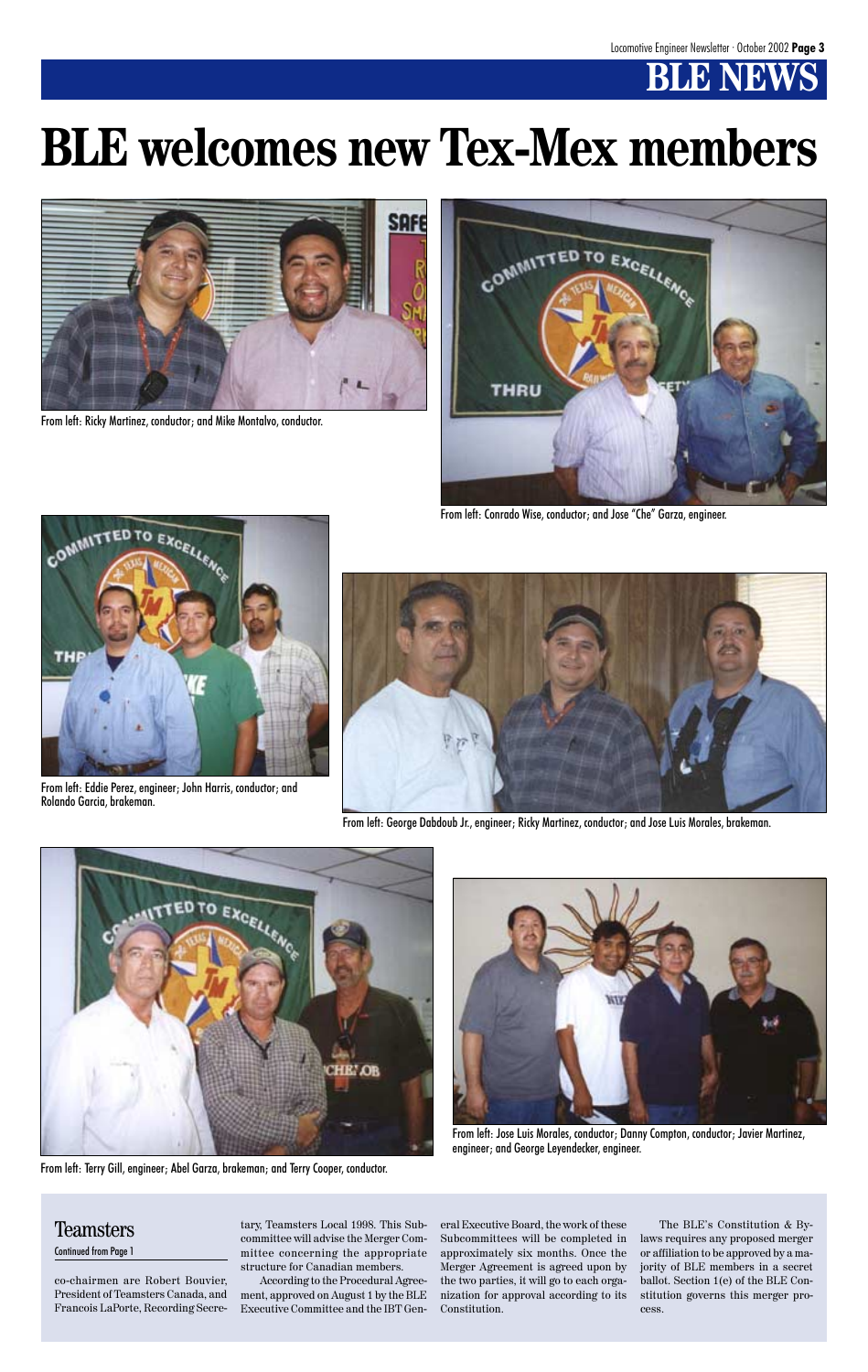# **WESTERN CONVENTION MEETING**



Cecil Roberts (center), President of the United Mine Workers of America (UMWA), was a featured speaker during opening ceremonies at the 67th annual Southwestern Convention Meeting (SWCM). SWCM Chairman Mark Banton, right, and BLE International President Don Hahs, left, thank President Roberts following his speech, which was well-received by the audience.



From left: Hyram Posey, President of Division 192 (El Paso); James K. Boyd, Division 592 (Dalhart, Texas); Bobbi Boyd; and Lori Posey.



From left: BNSF General Chairman Dennis Pierce and General Secretary-Treasurer William C. Walpert.



International Vice-President Joseph A. Cassidy Jr.



From left: Mary Anna Mullins, GIA International Chaplain; and Debbie Keele, GIA Alternate Chairman of Division 62 (Houston); and First Vice-President Rodzwicz. International Secretary.

Members of the Cleburn (Texas) High School choir. During opening ceremonies, the choir performed "The Star-Spangled Banner," with a prelude from the "Battle Hymm of the Republic." This was followed by the lead Seated: Cooksey Humphrey, a retired member of BLE Division 326<br>baritone's solo performance of "O Canada."



From left: Mary Anna Mullins, GIA International Chaplain; Bill Mullins, a retired member of BLE Division 182 (N. Little Rock, Ark.); and Anita Caruso, GIA International Secretary.



President Hahs & Ed Rodzwicz, First Vice-President & Alternate President, meet with a group of BLE members. From left: Russell Elley, Legislative Representative of Division 197 (San Antonio); Dan Stanfield, a member of BLE Division 197 (San Antonio); President Hahs; Jeff Zunker, Local Chairman of Division 197 (San Antonio); Greg Bailey, Local





(Bossier City, La.). Standing, from left: Lynn Weninger, Janice Hahs, and Martha Humphrey.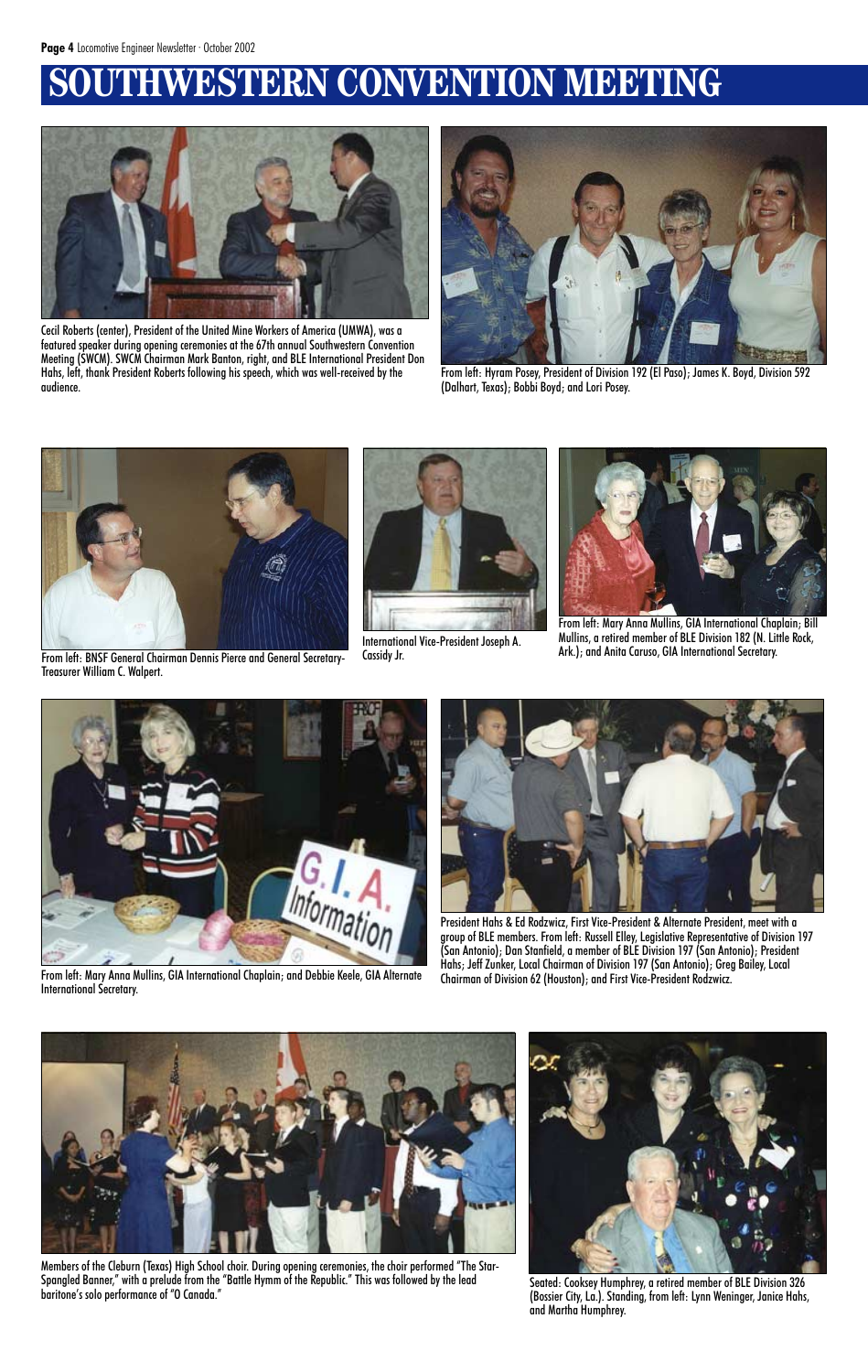# **FORT WORT**



From left: Tim Windsor, SWCM Treasurer; Mark Banton, SWCM Host Chairman; and Rodney Stutes, SWCM Chairman.



From left: UMWA President Cecil Roberts and BLE Texas State Legislative Board Chairman Terry Briggs. Illinois Central General Chairman John



From left: Ron Sikorski, Local Chairman of Division 139 (Houston); Mrs. Lara; R.O. Lara, President of Division 139; Glenda Sikorski, President of GIA "Lone Star" Auxiliary 139 (Houston); and Lowell Cantrell.



From left: James Jackson, Local Chairman of Division 109 (East St. Louis, Ill.); and Rick Gibbons, BNSF General Chairman (former St. Louis-Santa Fe).



Koonce.



From left: Garry Harper, Local Chairman of BLE Division 383 (Needles, Calif.) and Cal Holland, Local Chairman of BLE Division 134 (Winslow, Ariz.).



Standing: Louisiana State Legislative Board Chairman M.F. O'Brien. Foreground, from left: Ed Bayne and T.E. Hawk, Secretary-Treasurer of Division 206 (Temple, Texas).



From left: Members of the SWCM Scholarship Committee: Don Hahs, International President; Leo Srubas, retired member of BLE Division 81 (Kansas City, Kan.); Patty Howell; Onita Wayland, GIA International President; and Bill Walpert, General Secretary-Treasurer.



Secretary-Treasurers take advantage of a workshop provided by the International Division during the SWCM.



From left: Randy Dumey, Local Chairman of Division 595 (Chaffee, Mo.) and Vice-General Chairman, BNSF (former St. Louis-Santa Fe); Rick Gibbons, BNSF General Chairman; International Vice-President Stephen Speagle; and G.T. Haskins, Local Chairman of BLE Division 672. Brother Gibbons is host of the 2003 SWCM in Branson, Mo.

### **2003 SWCM — Branson, Missouri** September 28-October 2; More details to come when available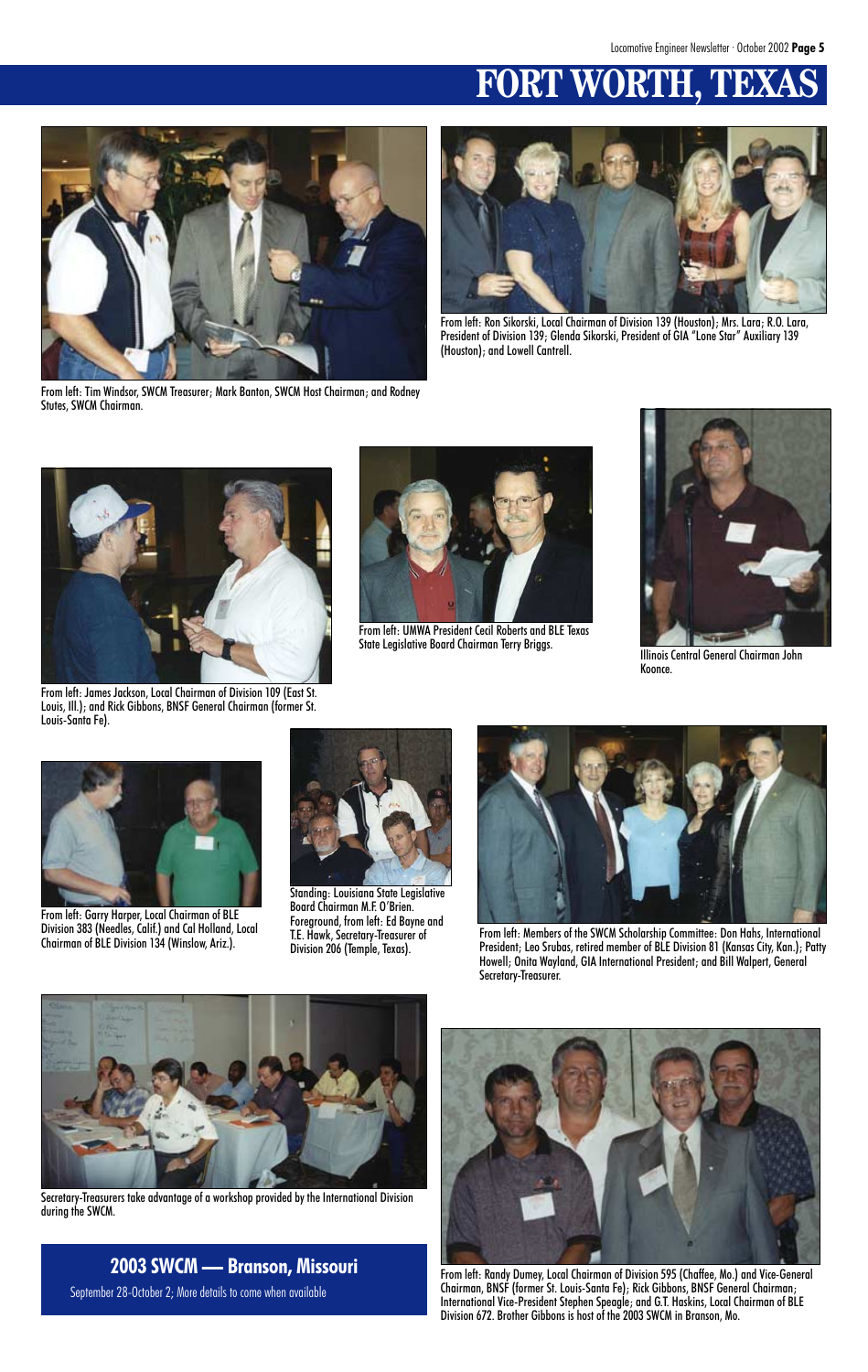# **ELECTION 2002**

Editor's Note: Due to Federal Election Commission (FEC) regulations, the list of BLE-endorsed candidates is only available in the

# **List of BLE-endorsed candidates**





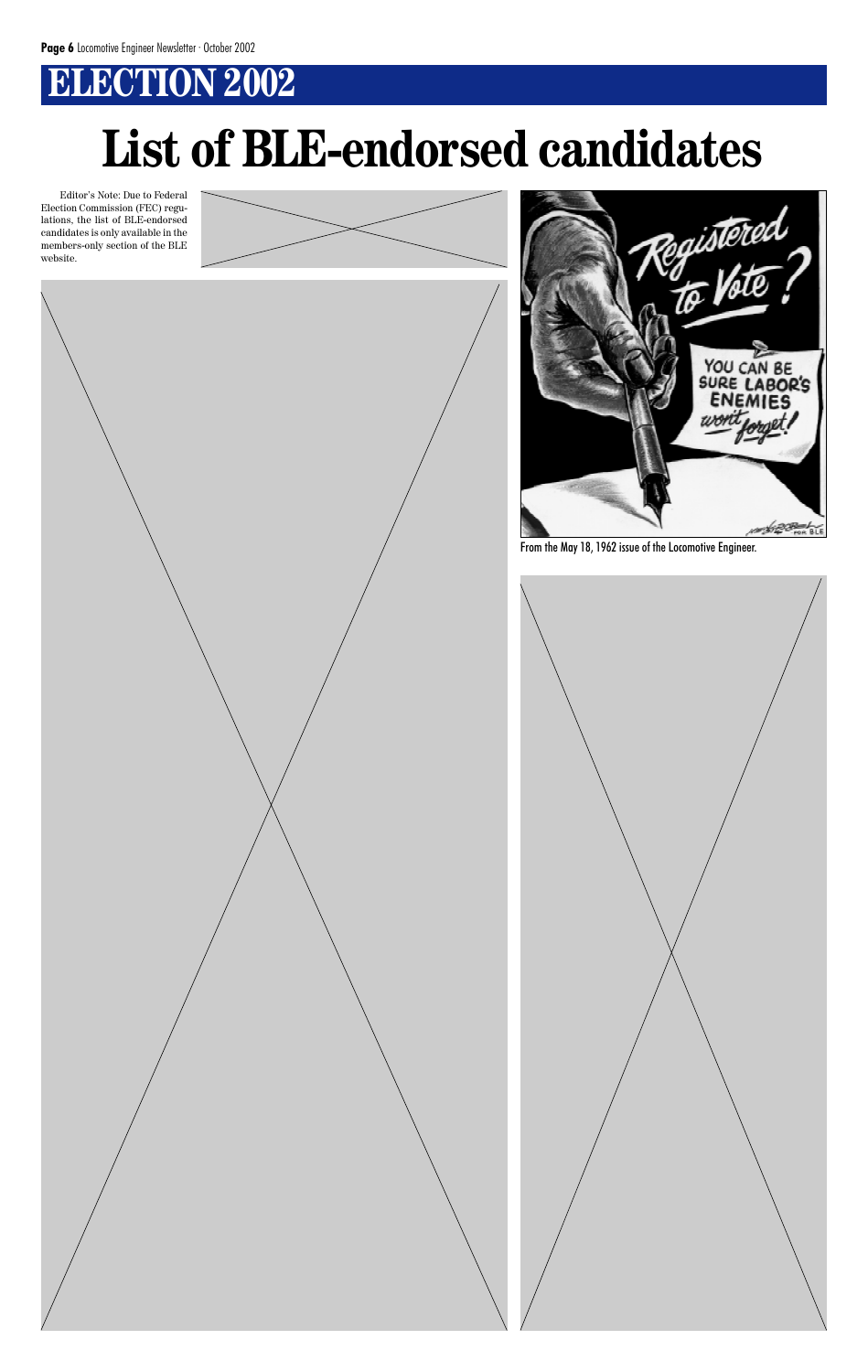# **ELECTION 2002**

### **2002 BLE Fees Objector Policy**

**1. Employee Rights** a. Any employee covered by a union or agency shop agree-ment in the United States has the legal right to be or remain a nonmember of the Union. Nonmembers have the legal right: (1) to object to paying for Union activities not related to collective bargaining, contract administration and grievance adjustment, and to obtain a reduction in fees for such activities; (2) to be given sufficient information to intelligently decide whether to ob-ject; and (3) to be apprised of internal Union procedures for fil-ing objections. Employees who choose to object have the right to be apprised of the percentage of the reduction, the basis for the calculation, and the right to challenge these figures. b. To the extent permitted by law, nonmembers may not participate in Union elections as a voter or as a candidate; at-tend Union meetings; serve as delegates to the Convention, or participate in the selection of such delegates; or participate in the process by which collective bargaining agreements are rati-fied.

**2. Publication of Policy**<br>
The fee objector policy shall be published annually in the<br>
BLE's newsletter in the month preceding the objection notice<br>
period and mailed annually to each objector. It shall also be pro-<br>
vid

3. Making Objection Known<br>
(bijection Conventions shall provide notice of objection<br>
by notifying the International General Secretary-Treasurer of the<br>
objection by first-class mail postmarked during the month of No-<br>
ove

b. All expenses concerning the administration of agreements, practices and working conditions, including grievance handling, all activities related to arbitration, and discussion with employees in the craft or class (or bargaining unit) or employer representatives regarding working conditions, benefits and contract rights;

The objection shall contain the objector's current home address. Nonmembers wishing to continue their objection from year to year must renew their objection each year as specified in this paragraph.

Objections may only be made by individual employees. No petition objections will be honored.

**4. Major Categories of Chargeable Expenses** All objectors shall pay their fair share of expenses ger-mane to collective bargaining including:

a. All expenses concerning the negotiation of agreements, practices and working conditions;

c. Convention expenses and other union internal gover-

d. A court reporter shall make a transcript of all proceed-ings before the arbitrator. This transcript shall be the official record of the proceedings and may be purchased by the appel-lants. If appellants do not purchase a copy of the transcript, a copy shall be available for inspection at the International during mal business hours.

nance and management expenses; d. Social activities and union business meeting expenses; e. Publication expenses to the extent coverage is related to chargeable activities;

f. Expenses of litigation related to collective bargaining, contract administration and internal governance; g. Expenses for legislative and administrative agency ac-

tivities to effectuate collective bargaining agreements; h. All expenses for the education and training of officers and staff intended to prepare the participants to better perform

chargeable activities; i. All costs of strikes and other lawful economic actions.

### **5. Determination of Chargeable Share**

f. Fourteen (14) days prior to the start of the first hearing,<br>appellants shall be provided with a list of all exhibits intended to<br>be introduced at the hearing and a list of all witnesses intended<br>to be called, except for duced for rebuttal. On written request from an appellant, copies of exhibits (or in the case of voluminous exhibits, summaries thereof) shall be provided to them. Additionally, copies of exhib-its shall be available for inspection and copying at the hearing. g. The International shall have the burden of establishing

The BLE shall retain a certified public accountant to per-form an independent audit of the records of the International Division. The BLE shall also retain an independent referee for the purpose of determining the percentage of expenditures that fall within the categories specified in Section 4. The amount of the expenditures that fall within Section 4 shall be the basis for calculating the reduced fees that must be paid by the objector. The independent referee shall also give an opinion concerning the adequacy of the escrow amounts maintained pursuant to Section 10, and later will verify the existence and the amounts of money in any escrow account. **6. Report of Chargeable Share and Basis of Its Calculation**

The independent referee shall report the determination no later than May 31. This report shall include an analysis of the major categories of union expenses that are chargeable and non-chargeable. A copy of the independent referee's report shall be sent to all nonmembers whose timely objections have not been revoked.

### **7. Challenge Procedure**

Each person entitled to receive the referee's report may challenge the validity of the calculations made by the indepen-dent referee by filing an appeal with the International General Secretary-Treasurer. Such appeal must be made by sending a letter to the International General Secretary-Treasurer postmarked no later than June 30.

8. Arbitration of Challenges<br>
particle and Challenges and the appeals period, the International<br>
General Secretary-Treasurer shall provide a list of appellants to<br>
the American Arbitration Association (AAA). All appeals sh To its Rules for Impartial Determination of Union Fees. The AAA shall inform the International.<br>
In The Shakimation of Union Fees. The AAA shall inform the International.

Resumes may be forwarded to Amtrak Human Resources Department, 900 Second Street, NE, Washington, DC, faxed to 202-906-3349, or emailed to  $\alpha$  amont@amtrak.com>.

shall inform the International. b. The arbitration shall commence by August 1 or as soon thereafter as the AAA can schedule the arbitration. The arbitrator shall have control over all procedural matters affecting the arbitration in order to fulfill the need for an informed and expe-

ditious arbitration. c. Each party to the arbitration shall bear their own costs. The appellants shall have the option of paying a pro-rata portion of the arbitrator's fees and expenses. The balance of such fees and expenses shall be paid by the BLE.

e. Appellants may, at their expense, be represented by counsel or other representative of choice. Appellants need not

appear at the hearing and shall be permitted to file written statements with the arbitrator instead of appearing. Such statement shall be filed no later than fifteen (15) days after the transcript becomes available, but in no case more than thirty (30) days after the hearing closes.

that the reduced fees set forth in the referee's report are lawful.

h. If the arbitrator shall determine that more than one day of hearings is necessary, hearings shall be scheduled to continue from day to day until completed. The parties to the appeal shall have the right to file a brief within fifteen (15) days after the transcript of the hearing is available, but in no case no more than thirty (30) days after the hearing closes. The arbitrator shall is-sue a decision within forty-five (45) days after the submission of post-hearing briefs or within such other reasonable period as is consistent with the rules established by the AAA.

i. The arbitrator shall give full consideration to the legal requirements limiting the amounts that objectors may be charged, and shall set forth in the decision the legal and arithmetic basis for such decision.

### **9. Payment of Reduced Fees**

Objectors shall pay reduced monthly fees based on the most recent report of the independent referee pending determination of the objection year's chargeable ratio.

### **10. Escrow of Disputed Funds**

An amount equal to 25 percent of the reduced monthly fees, or such other greater amount as the independent referee may recommend, shall be placed in an interest-bearing escrow account pending final determination of the chargeable share. Escrowed funds shall be disbursed to objectors and the Union upon issuance of the arbitrator's decision or fifteen (15) days after the conclusion of the appeal period if there are no challenges to the independent referee's determination. •

# **List of BLE-endorsed candidates**



Amtrak, the National Railroad Passenger Corp., is recruiting Locomotive Engineers to work out of the following location: New Orleans; Jacksonville, Fla.; Raleigh, N.C.; Florence, S.C.; and Meridian, Miss. Duties include the safe operation of diesel-electric locomotives, complying with train orders, wayside signals, railroad operating rules, special instructions, and federal, state and local regulations to transport passengers and equipment safely and efficiently.

Locomotive Engineers perform equipment and air brake tests as required. Job involves working alone and apart in physical isolation while integrating activities with others. Engineers must make timely and critical decisions under stressful situations to safeguard lives and property.

Candidates must have a current Class I Engineer Certificate and must currently be working as a Locomotive Engineer with one year of service. Any candidate whose driving record indicates a conviction for an alcohol or substance violation, or a refusal to submit to testing in connection with a moving violation within the past 36 months, will be automatically disqualified. Candidates must be able to report to their Crew Base within a 2-hour call.

Amtrak is an equal opportunity employer: EOE, M/F, D/V



# **BLE Job Bank**

### Amtrak